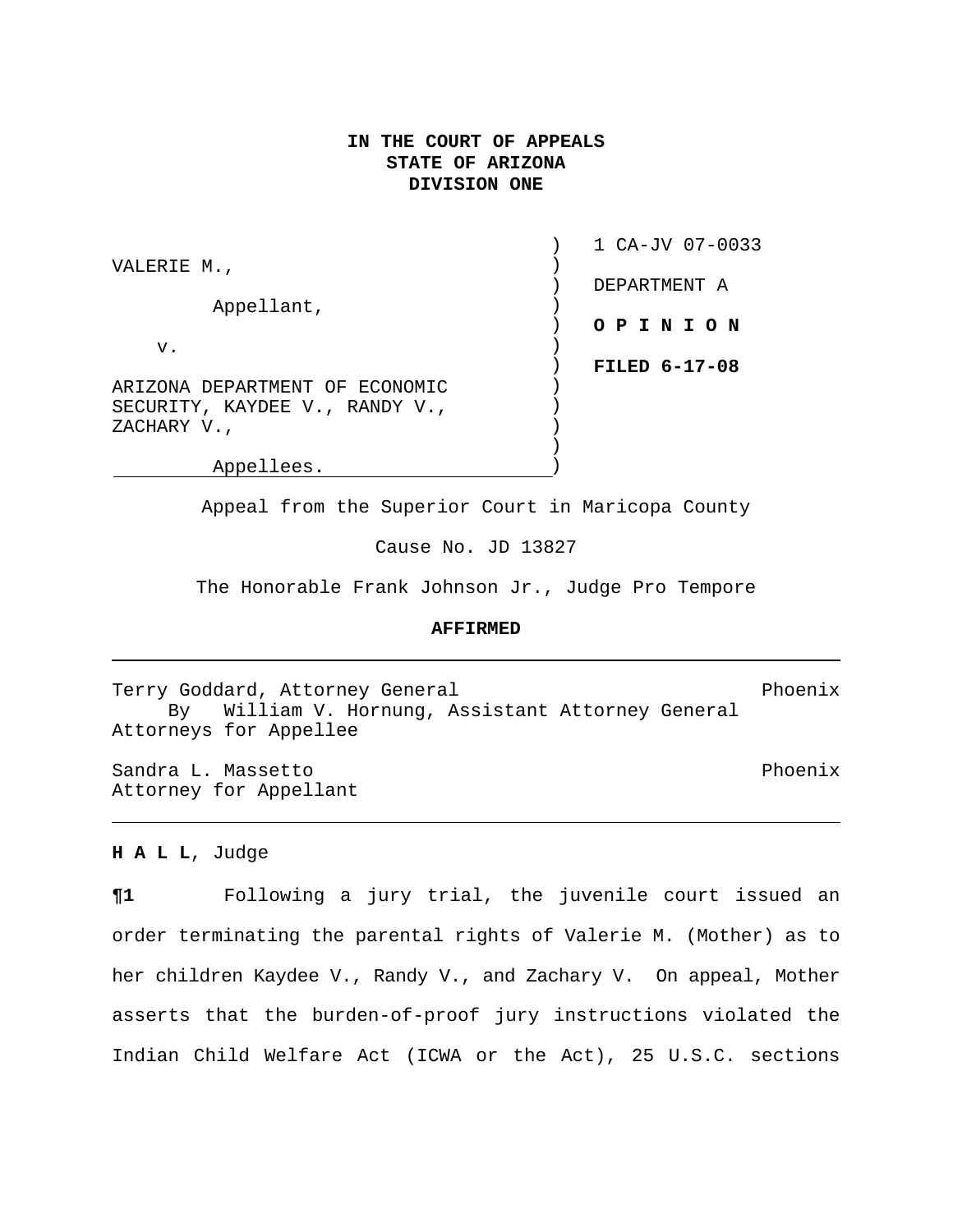1901-1963 (1978), and Arizona Rule of Procedure for the Juvenile Court 66(C). We affirm.

### **FACTUAL AND PROCEDURAL BACKGROUND**

**¶2** The facts relevant to the issue on appeal are undisputed. The children are members of the Cherokee Tribe and subject to the Act. On February 25, 2005, the children's paternal grandmother filed a dependency petition alleging that the children were dependent as to Mother. At a mediation hearing held April 1, 2005, the Arizona Department of Economic Security (ADES) requested to substitute for paternal grandmother as petitioner on the dependency proceeding, alleging that the children were dependent as to Mother and biological father (Father). On May 13, 2005, the juvenile court found, by a preponderance of the evidence, that the children were dependent as to Mother and Father. Two months later, the Cherokee Nation intervened in the matter. The juvenile court continued the dependency disposition hearing to receive testimony from an ICWA caseworker. The juvenile court then found the children were dependent as to Mother and Father by clear and convincing evidence.

**¶3** On June 7, 2006, ADES filed a motion seeking termination of Mother's and Father's parental rights to the children. ADES alleged three statutory bases for termination: (1) Mother and Father were unable to discharge their parental responsibilities because of mental illness, mental deficiency, and/or a history of chronic drug abuse, with reasonable grounds to believe that the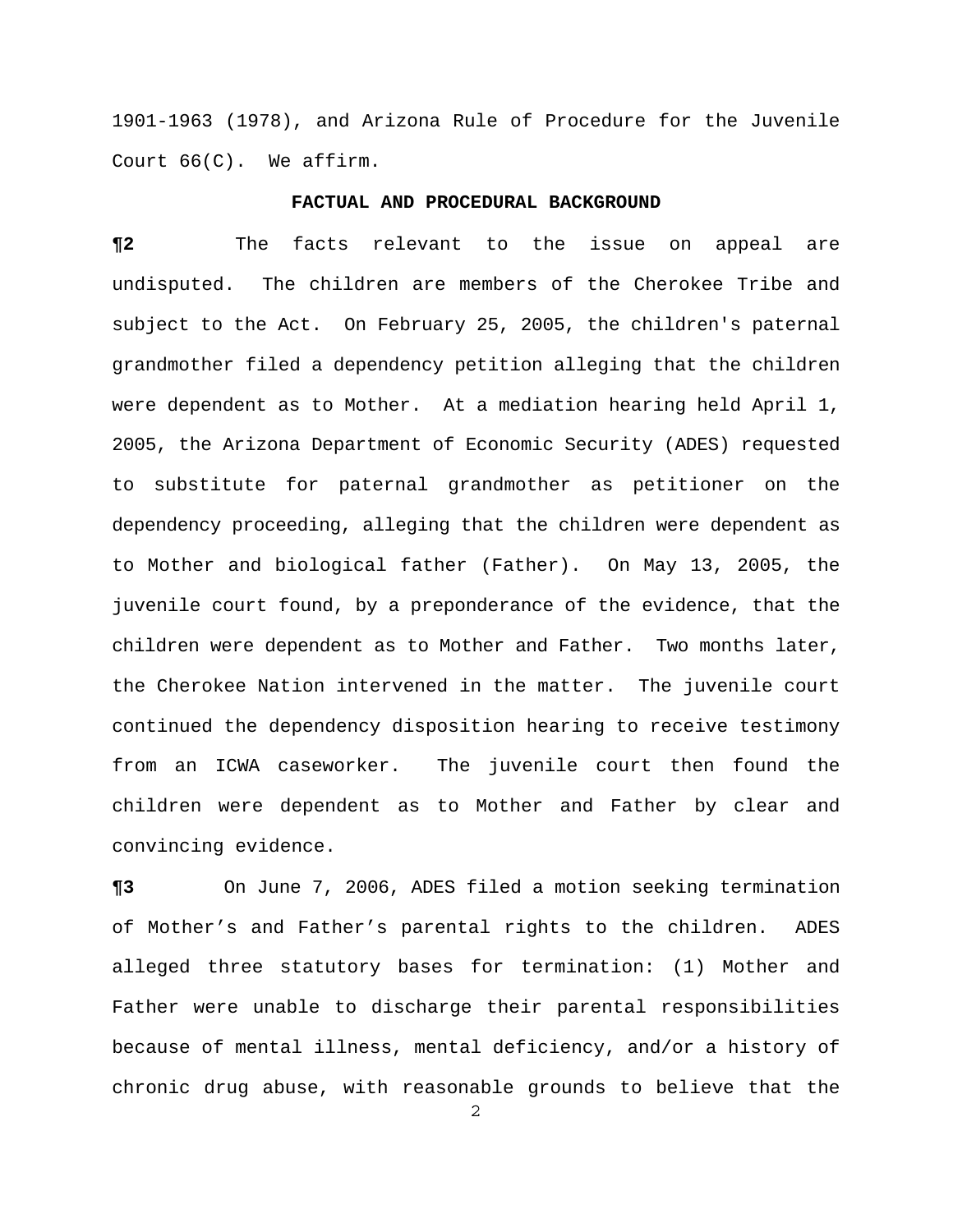condition will continue for a prolonged and indeterminate period pursuant to Arizona Revised Statutes (A.R.S.) section 8-533(B)(3) (Supp. 2007); (2) the children had been in an out-of-home placement pursuant to a court order for a cumulative period of nine months or longer and Mother and Father had substantially neglected or willfully refused to remedy the circumstances causing the out-ofhome placement pursuant to  $\S$  8-533(B)(8)(a); and (3) the children had been in an out-of-home placement pursuant to a court order for a cumulative period of fifteen months or longer and Mother and Father had been unable to remedy the circumstances causing the outof-home placement and there was a substantial likelihood that they would not be capable of exercising proper and effective parental care and control in the near future pursuant to  $\S$  8-533(B)(8)(b).

**¶4** At her initial severance hearing, Mother entered a denial and timely requested a jury trial. Father failed to appear at his initial severance hearing and an official from the Cherokee Nation testified that the Nation was in agreement with the plan of severance and adoption. The juvenile court then proceeded with Father's severance trial. After receiving testimony and exhibits, the juvenile court found, beyond a reasonable doubt, that the State proved the statutory bases for termination, that the State made active efforts to prevent the "break-up of the Indian family," that Father's continued custody of the children would likely result in serious emotional or physical damage to the children, and that termination of the parent-child relationship was in the children's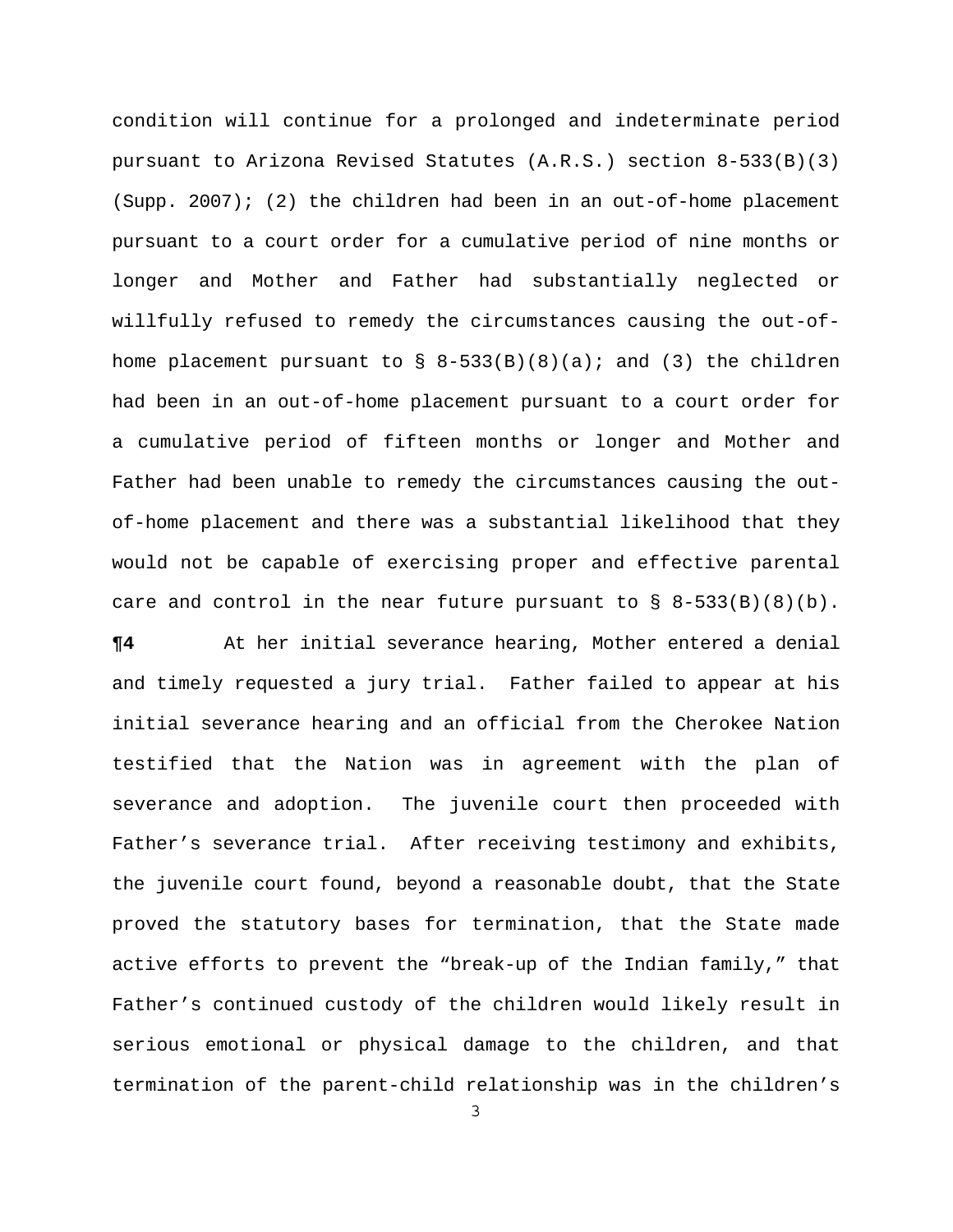best interests. Based on these findings, the juvenile court terminated Father's parental rights. $^1$  $^1$ 

**¶5** Before trial, ADES filed a motion in limine regarding the burden of proof required in Mother's termination case, in which it asserted that the "beyond a reasonable doubt" standard applied only to the findings required by the Act, that the "clear and convincing evidence" standard applied to the findings on state statutory termination grounds, and that the "preponderance of the evidence" standard applied to the best interests determination. The purpose of the motion was to preclude any party from making any different statement to the jury regarding the burdens of proof. ADES contemporaneously submitted a requested jury instruction incorporating these three differing standards of proof. Mother did not disagree with the State's motion and the juvenile court granted it.

**¶6** Two days later, however, during a mid-trial discussion of the final jury instructions prepared by the juvenile court, Mother's attorney argued that the "beyond a reasonable doubt" standard should apply to all of the jury's findings. The juvenile court overruled Mother's objection and the jury was instructed in relevant part as follows:

> To terminate the parental rights of Valerie [M.] relating to [the children] in this case, you must:

> 1. find by clear and convincing evidence that

 $\overline{a}$ 

<span id="page-3-0"></span><sup>1</sup> Father has not appealed the termination of his parental rights.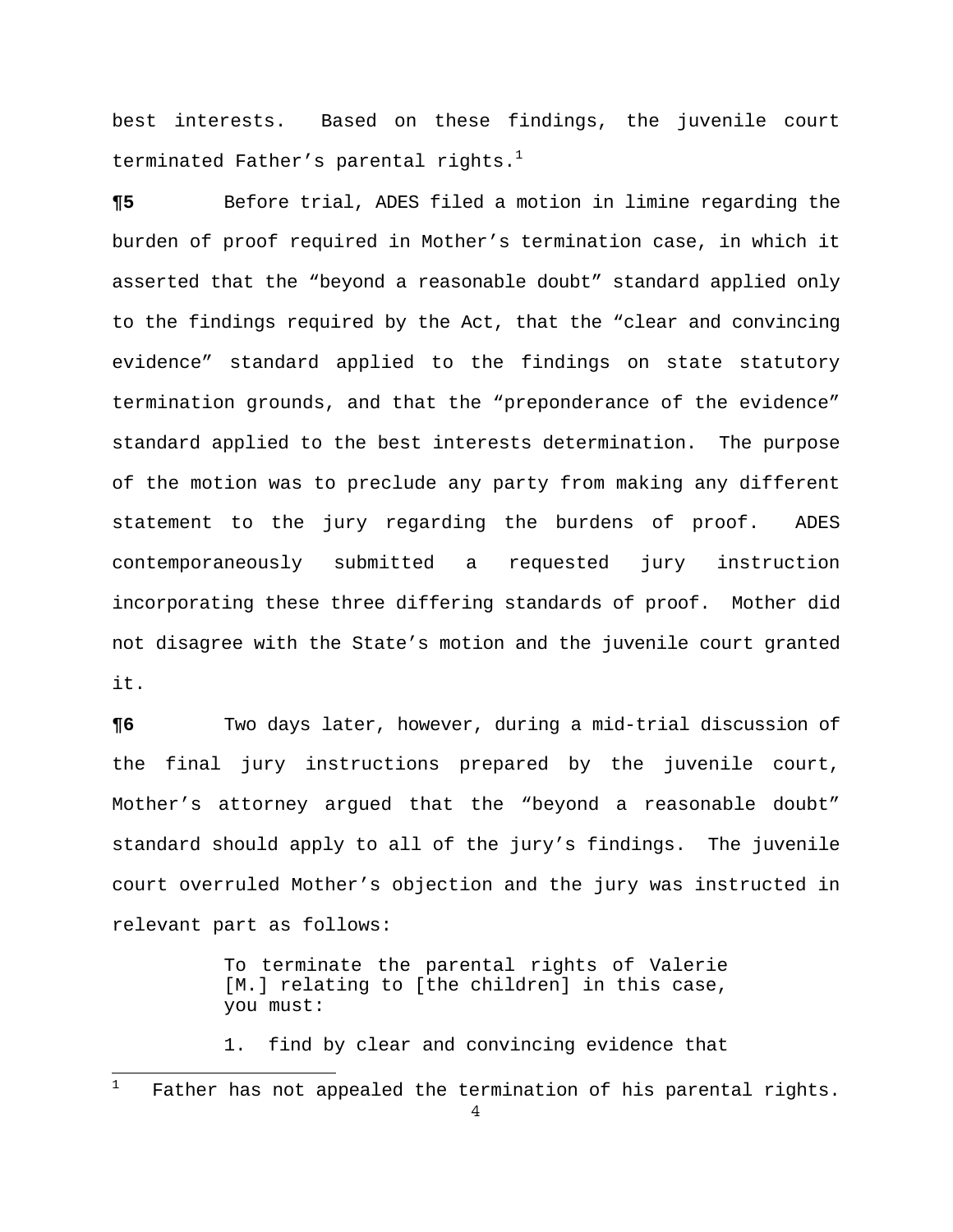at least one of the three grounds for termination (those grounds are "mental illness," "nine months time in care," and "fifteen months time in care") have been proven; and

2. find by a preponderance of the evidence that the termination of Valerie [M.'s] parental relationship to [the children] is in the children's best interest; and

3. find that the evidence has been proved beyond a reasonable doubt that;

a. the Department of Economic Security's Child Protective Services Division has made active efforts to provide Valerie [M.] with remedial services and rehabilitative programs that were designed to prevent the breakup of the Indian family and that these efforts have been unsuccessful, and

b. returning [the children] to the custody of Valerie [M.] would likely result in serious emotional or physical damage to the children, and this finding is supported by the testimony of a qualified expert witness.

**¶7** The jury found: (1) by clear and convincing evidence that all three grounds for termination had been proven; (2) by a preponderance of the evidence that termination of the parent-child relationship was in each child's best interests; and (3) beyond a reasonable doubt that ADES made active efforts to provide Mother with remedial services to prevent the break-up of the family and that returning the children to Mother's custody would likely result in serious emotional or physical damage to the children, a finding supported by expert testimony.

**¶8** The juvenile court entered a signed order setting forth the jury's findings and terminating Mother's parental rights to the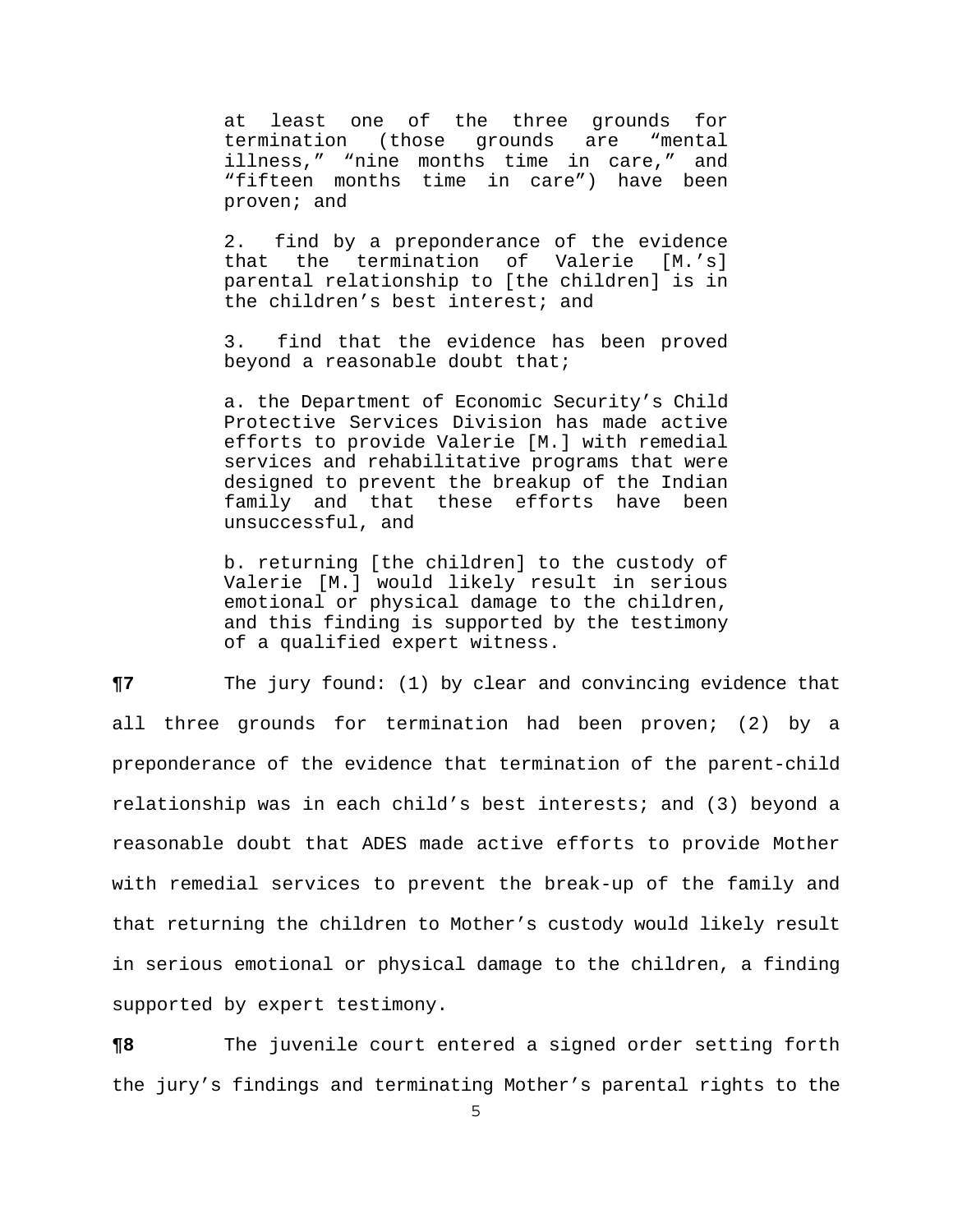children. Mother timely appealed. We have jurisdiction pursuant to A.R.S. § 8-235(A) (2007) and Arizona Rule of Procedure for the Juvenile Court 88(A).

#### **DISCUSSION**

**¶9** As her sole issue on appeal, Mother argues that the juvenile court erred by failing to instruct the jurors that the "beyond a reasonable doubt" burden of proof applied to each of their findings. Specifically, Mother contends that the Act requires that the State prove beyond a reasonable doubt the statutory grounds for termination and that termination is in the children's best interests.

**¶10** We review jury instructions as a whole to determine whether they accurately reflect the law. *Dawson v. Withycombe*, 216 Ariz. 84, 105, ¶ 63, 163 P.3d 1034, 1055 (App. 2007). "We will not overturn a jury verdict on the grounds of an erroneous instruction unless there is substantial doubt as to whether the jury was properly guided in its decision." *Id*. To determine whether the juvenile court properly instructed the jury, we first examine the burden of proof requirements set forth in the Act, which we review de novo as a matter of law. *See Michael J., Jr. v. Michael J., Sr*., 198 Ariz. 154, 156, ¶ 7, 7 P.3d 960, 962 (App. 2000).

**¶11** When construing a statute, our primary goal is to determine and give effect to the intent of the Legislature. *In re Estate of Jung*, 210 Ariz. 202, 204, ¶ 12, 109 P.3d 97, 99 (App.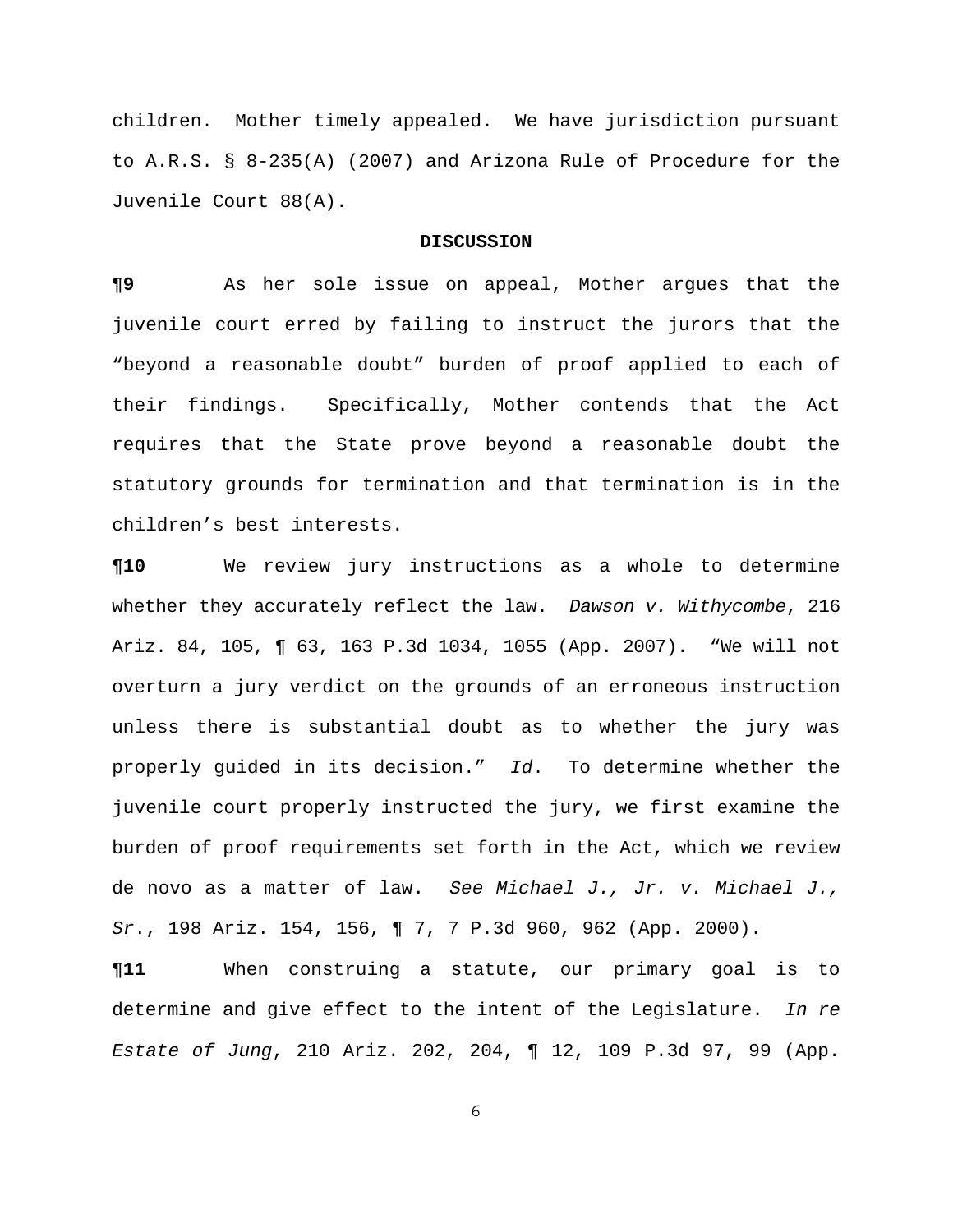2005). Initially, we consider the language of the statute itself. *Id*. "If the statutory language is unambiguous, we must give effect to the language and do not use other rules of statutory construction in its interpretation." *Primary Consultants, L.L.C. v. Maricopa County Recorder*, 210 Ariz. 393, 399, ¶ 24, 111 P.3d 435, 441 (App. 2005).

**¶12** The United States Congress enacted the Act to establish minimum standards "for the removal of Indian children<sup>[2]</sup> from their families." 25 U.S.C. § 1902. Parental termination proceedings are governed by 25 U.S.C. § 1912(f), which provides:

> No termination of parental rights may be ordered in such proceeding in the absence of a determination, supported by evidence beyond a reasonable doubt, including testimony of qualified expert witnesses, that the continued custody of the child by the parent or Indian custodian is likely to result in serious emotional or physical damage to the child.

Under the unambiguous language of the statute, parental rights may not be terminated absent a finding that the continued custody of the child by the parent would result in serious emotional or physical damage to the child. By its express terms,  $\S$  1912(f) establishes that a finding of emotional or physical harm to the child must be supported by evidence beyond a reasonable doubt and

÷,

<span id="page-6-0"></span><sup>2</sup> The Act defines an "Indian child" as "any unmarried person who is under age eighteen and is either (a) a member of an Indian tribe or (b) is eligible for membership in an Indian tribe and is the biological child of a member of an Indian tribe." 25 U.S.C.  $$1903(4).$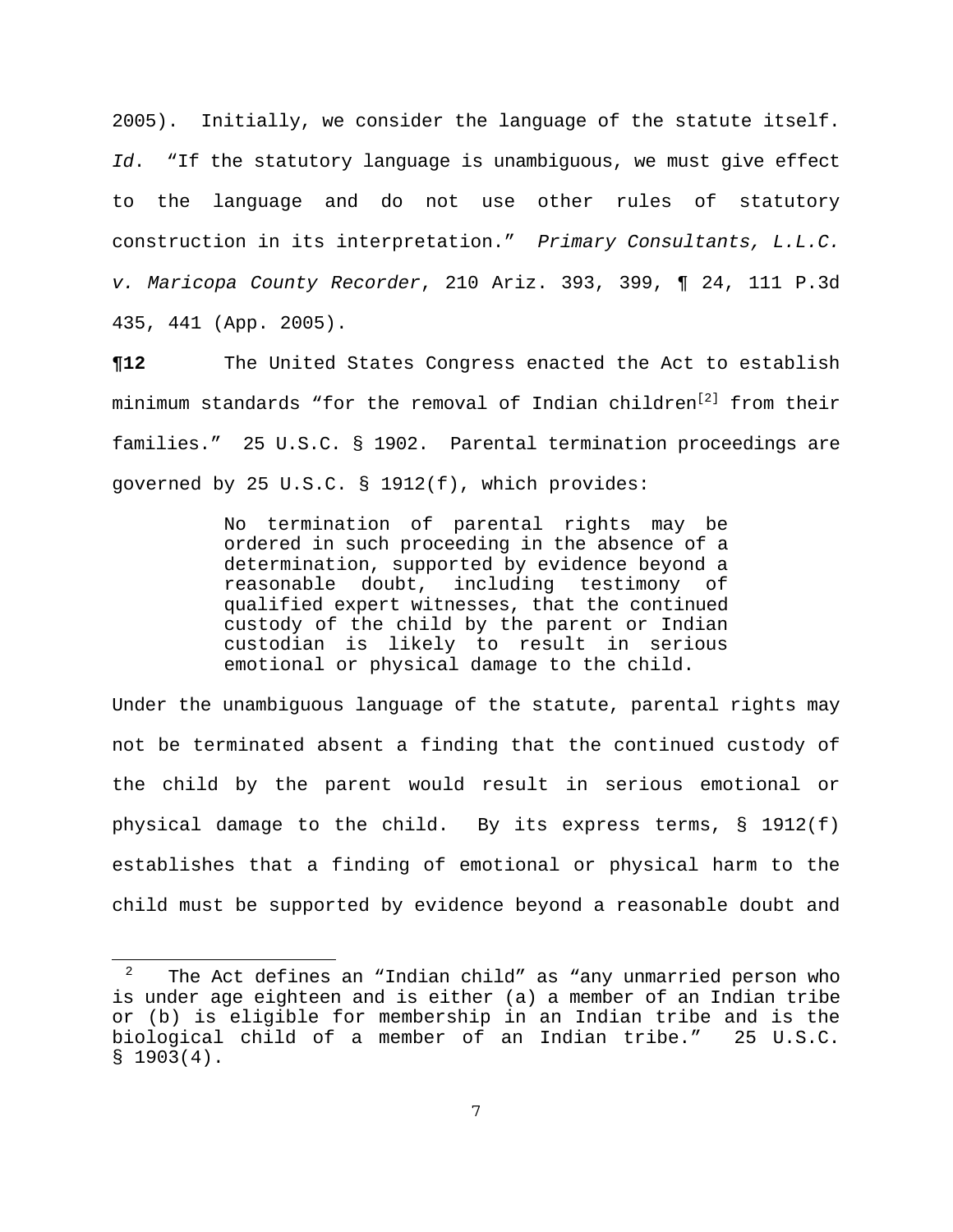that the supporting evidence must include the testimony of a qualified expert witness.

**¶13** Contrary to Mother's claims, the Act does not establish, or even mention, the appropriate standard of proof to be applied in evaluating state-law termination grounds or making state-mandated best interests determinations. Rather, § 1912(f) protects the stability and integrity of Indian families by requiring that the fact-finder make an additional finding beyond a reasonable doubt before the rights of any parent or custodian of an Indian child may be terminated. *See* 25 U.S.C. § 1902 (declaring "that it is the policy of this Nation to protect the best interests of Indian children and to promote the stability and security of Indian tribes and families by the establishment of minimum Federal standards for the removal of Indian children from their families"). We conclude, therefore, that § 1912(f)'s reasonable-doubt standard does not preempt the state-imposed burdens of proof for establishing termination grounds and best interests findings. *See Maricopa County Juv. Action No. JS-8287*, 171 Ariz. 104, 112, 828 P.2d 1245, 1253 (App. 1992) (stating that § 1912(f) imposes requirements "in addition to meeting the Arizona requirement that parental rights may only be terminated for a number of stated reasons").

**¶14** Our conclusion is supported by courts in other states that have determined that separate burdens of proof apply to termination findings mandated by the Act and those that must be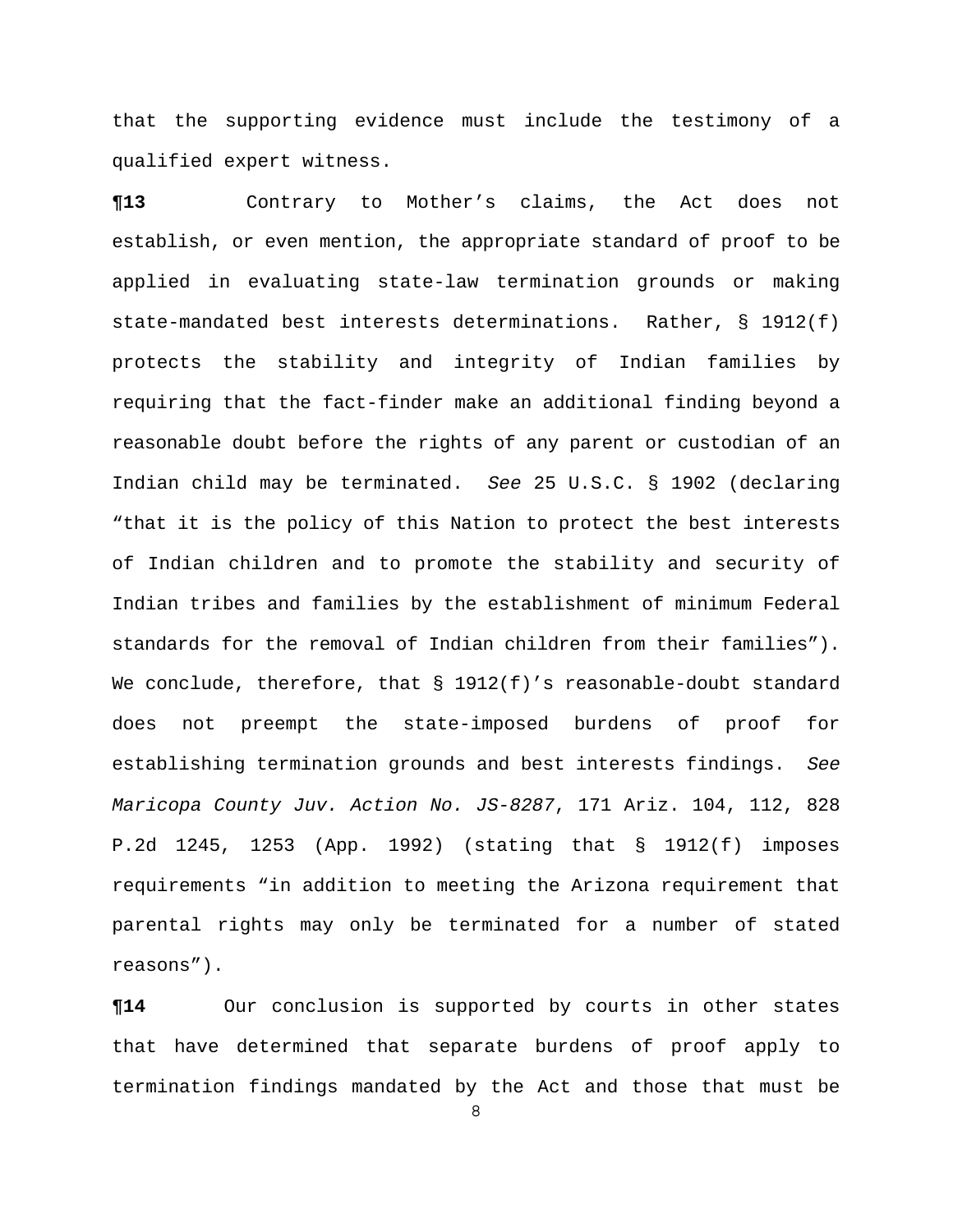made pursuant to state law, commonly referred to as the "dual burden of proof" requirement. *See, e.g., In re J.R.B.*, 715 P.2d 1170, 1172 (Alaska 1986) ("[ICWA's] plain language requires only a finding beyond a reasonable doubt of likely harm to the child with continued custody by the parent or Indian custodian."); *People ex rel. C.A.J.*, 709 P.2d 604, 606 (Colo. App. 1985) (applying dual burden of proof, requiring "proof beyond a reasonable doubt" that continuation of custody would cause child harm, but only "clear and convincing evidence" of the state termination grounds); *In re Denice F*., 658 A.2d 1070, 1072 (Me. 1995) ("A dual burden of proof one federal, one state—thus exists in cases involving the termination of parental rights to an Indian child."); *In re Elliott*, 554 N.W.2d 32, 38 (Mich. App. 1996) (applying dual burden of proof, requiring proof "beyond a reasonable doubt" that continuation of custody would cause child harm, but only "clear and convincing evidence" of the state termination grounds); *In re Interest of Walter W.*, 744 N.W.2d 55, 60-61 (Neb. 2008) (declining to apply "beyond a reasonable doubt" burden of proof to state best interests determination); *In re Bluebird*, 411 S.E.2d 820, 823 (N.C. App. 1992) ("[ICWA] does not require that the North Carolina statutory grounds to terminate parental rights be proven beyond a reasonable doubt. Rather, a dual burden of proof is created in which the state provisions and federal provisions must be satisfied separately."); *In re M.S*., 624 N.W.2d 678, 681, ¶ 4 (N.D. 2001) (applying dual burden of proof, requiring proof "beyond a

 $\mathsf{Q}$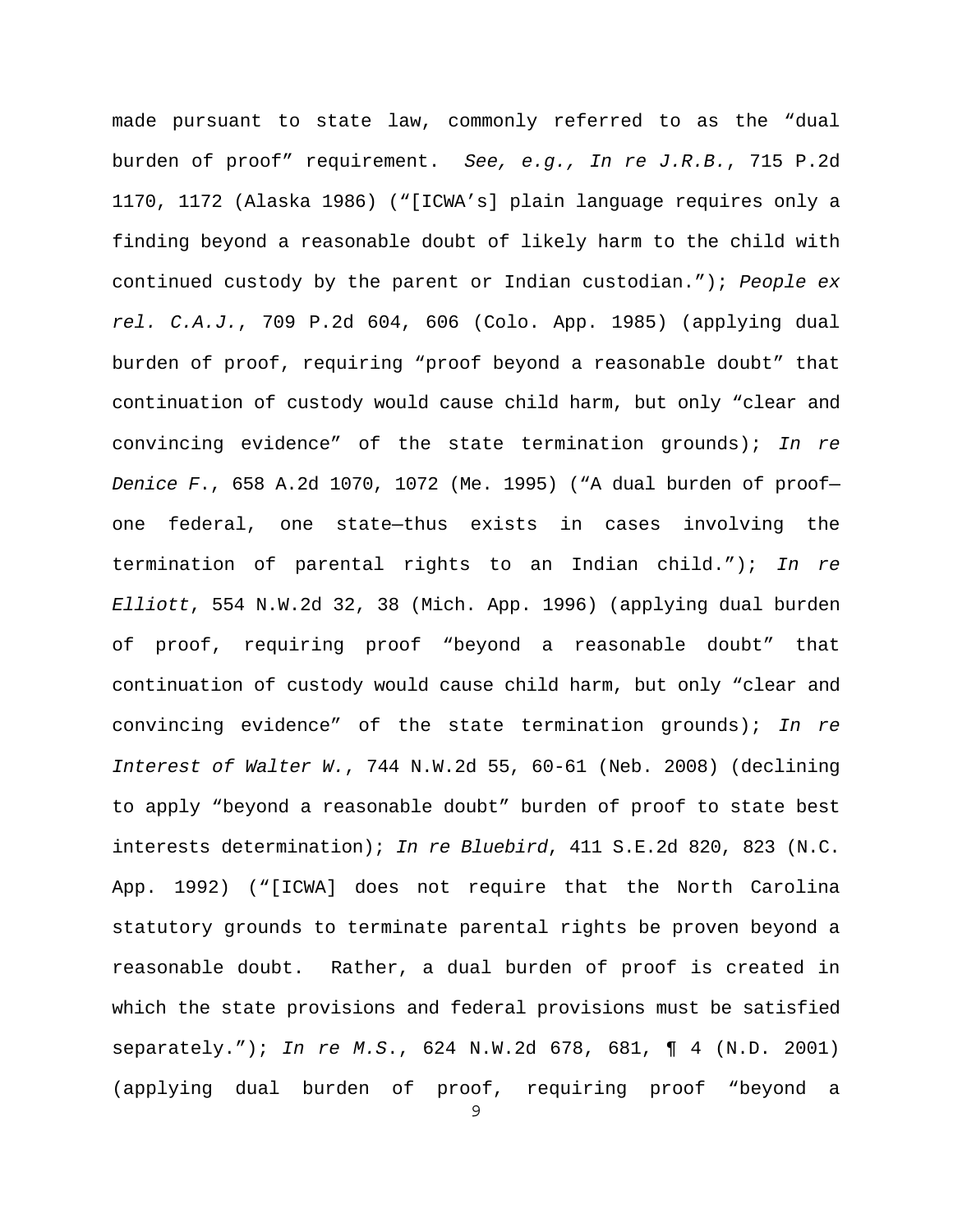reasonable doubt" that continuation of custody would cause child harm, but only "clear and cogent convincing evidence" of the state termination grounds); *In re Adoption of R.L.A.*, 147 P.3d 306, 310, ¶ 15 (Okla. App. 2006) (holding "that the state-law mandated burden of proof is applicable to state law requirements for termination and that the burden of proof provided in § 1912(f) applies only to the specific factual determination required by that section."); *K.E. v. State*, 912 P.2d 1002, 1004 (Utah App. 1996) ("The ICWA does not require that Utah's statutory grounds for termination of parental rights be proven beyond a reasonable doubt. . . . The ICWA requires a specific finding for termination proceedings in addition to those required by state law and imposes a separate burden of proof for that finding."); *In re Dependency of Roberts*, 732 P.2d 528, 531 (Wash. App. 1987) (applying dual burden of proof, requiring proof "beyond a reasonable doubt" that continuation of custody would cause child harm, but only "clear and convincing evidence" of the state termination grounds); *In re Interest of D.S.P*., 458 N.W.2d 823, 829 (Wis. App. 1990) (applying dual burden of proof, requiring "proof beyond a reasonable doubt" that continuation of custody would cause child harm, but only "clear and convincing evidence" of the state termination grounds). As noted by *In re Adoption of R.L.A.*, "no state which has squarely addressed this issue [has] reached an opposite conclusion." 147 P.3d at 310 n.6.[3](#page-9-0)

 $\mathbf{3}$ 

<span id="page-9-0"></span><sup>&</sup>lt;sup>3</sup> In *Pima County Juvenile Actdon No. S-902*, we held that the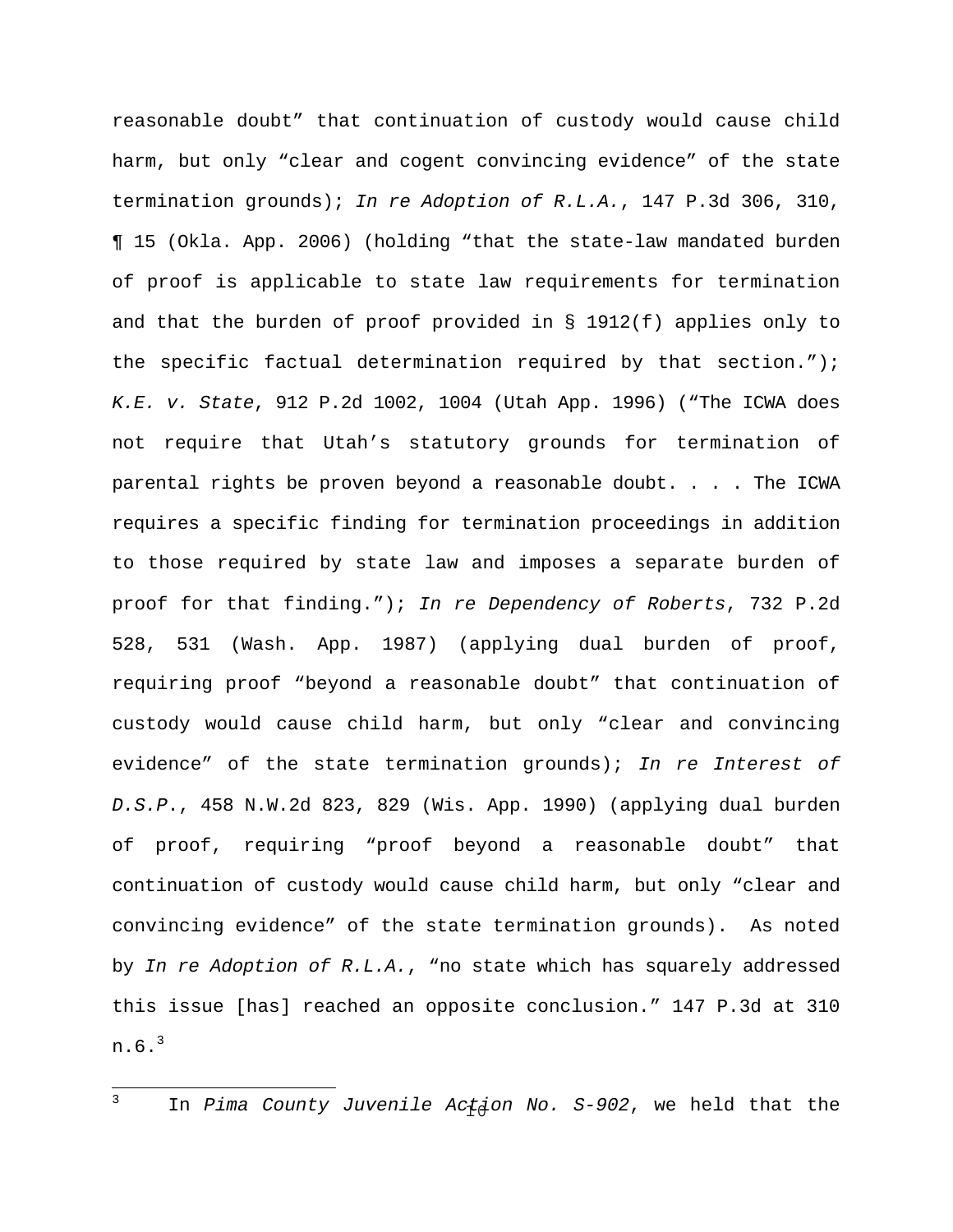**¶15** Neither does Arizona's statutory scheme governing termination of the parent-child relationship independently require that the grounds for termination set forth in  $\S$  8-533(B) be proven beyond a reasonable doubt in cases involving Indian children. Instead, both A.R.S.  $\S$ S 8-537(B) and -863(B) (2007)<sup>[4](#page-10-0)</sup> permit the court to terminate a person's parental rights based on "clear and convincing evidence" that one or more of the statutory grounds have been established without distinguishing between Indian and non-Indian children. Similarly, we do not perceive that the statemandated finding regarding the best interests of children required by A.R.S. § 8-533(B), *see Kent K. v. Bobby M*., 210 Ariz. 279, 284,

Arizona juvenile court erred by not deferring to tribal court jurisdiction under the Act, 130 Ariz. 202, 206-07, 635 P.2d 187, 191-92 (App. 1981), and that, "even assuming that the Arizona court had jurisdiction," the sole ground for termination (abandonment) was not proven, *id*. at 207-08, 635 P.2d at 192-93. We also stated that, even if a state court properly retains jurisdiction, "the tribe is protected against the possibility of state court bias against tribal culture" because, in part, "the parent-child relationship can be terminated only by a showing of parental unfitness beyond a reasonable doubt. 25 U.S.C.A. 1912(f)." *Id*. at 204, 635 P.2d at 189. The court's resolution of the issues before it did not require it to "squarely address" the dual burden of proof issue and, in any event, its summary of § 1912(f) was not accurate.

—<br>—

<span id="page-10-0"></span>4 Section 8-537(B) applies to termination petitions, which may be filed by "[a]ny person or agency that has a legitimate interest in the welfare of a child, including, but not limited to, a relative, a foster parent, a physician, the department of economic security or a private licensed welfare agency $[0, 1]$ " A.R.S. § 8-533(A). Section 8-863(B) applies to motions for termination of parental rights that are filed when ordered by a court at a permanency hearing conducted after a dependency disposition. *See*  A.R.S. § 8-862(D) (Supp. 2007). ADES initiated the termination proceedings in this case by filing a motion pursuant to § 8-  $862(D)(1)$ .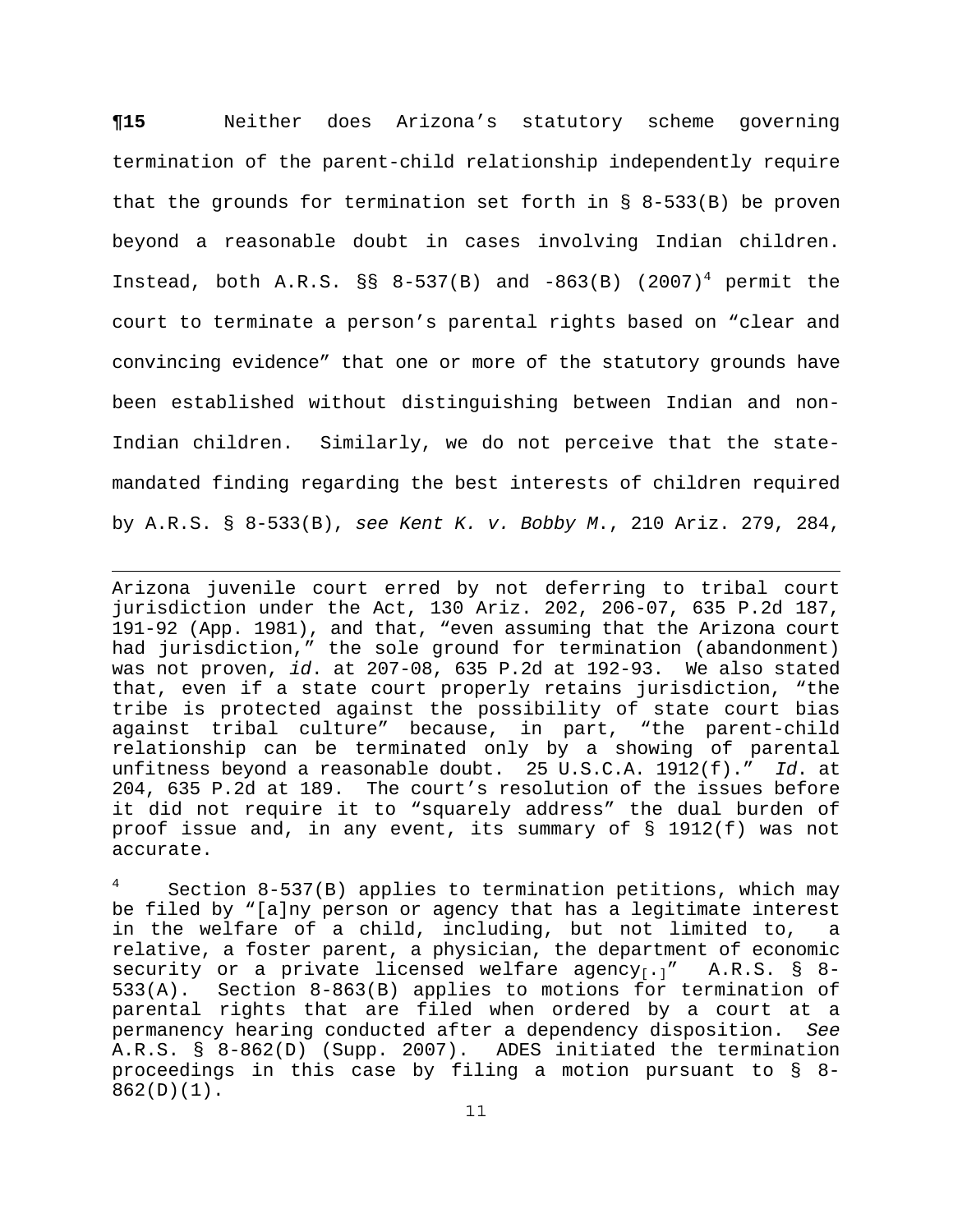¶ 22, 110 P.3d 1013, 1018 (2005) (explaining that the "preponderance of the evidence" standard applies to the best interests determination), should be determined under a heightened standard of proof for Indian children.

**¶16** Mother nonetheless cites A.R.S. § 8-872(F) (Supp. 2007), governing permanent guardianships, as evidence that the Arizona Legislature intended to impose the "beyond a reasonable doubt" standard on all findings in ICWA cases. Section 8-872(F) provides that the "clear and convincing evidence" standard applies to permanent guardianship cases, except "[i]n any proceeding involving a child who is subject to the federal Indian child welfare act of 1978, [in which case] the person who files the motion has the burden of proof by beyond a reasonable doubt." According to the House Fact Sheet relating to H.B. 2062, which the Legislature enacted as A.R.S. § 8-525.01 (1994) and later renumbered as § 8- 872, 1994 Ariz. Sess. Laws, ch. 335, § 3; 1999 Ariz. Sess. Laws, ch. 81, §§ 4, 21, the statute "specifies the grounds for proof of permanent guardianship and requires the grounds to comply with federal law in any proceeding involving a child subject to the Federal Indian Child Welfare Act of 1978." House Fact Sheet H.B. 2062, 41st Leg., 2nd Reg. Sess. (Ariz. 1994). The legislative history does not reflect that the Legislature acted because it desired to impose a higher standard of proof on state termination grounds independent of the Act; rather, it appears that the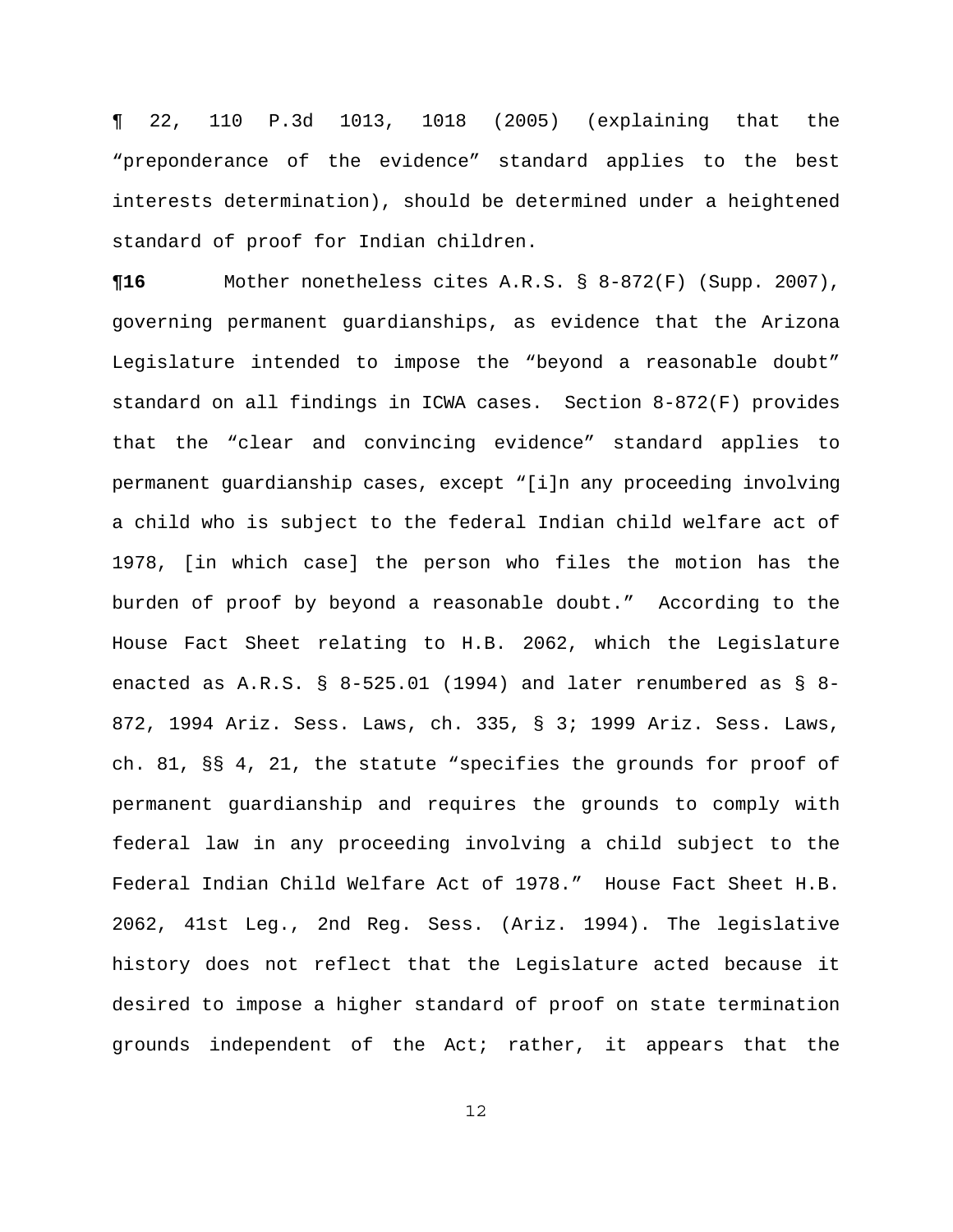Legislature amended the statute to bring it into compliance with what it believed was required by the Act. $5$ 

**¶17** As we have already mentioned, the Legislature has not acted in a similar manner to amend the statutes governing parental terminations. Instead, the plain language of those statutes reflects that the "clear and convincing evidence" standard should be applied, without identifying any exceptions. It is perhaps incongruous that the rights of parents of an Indian child can be severed based on a lesser standard of proof than that necessary to establish a permanent guardianship for that same child. Although, whenever possible, we attempt to harmonize statutes that relate to the same matter, we cannot do so here because  $\S$ § 8-872(F), -537(B), and -863(B) each is unambiguous in identifying the requisite standard of proof for guardianship and termination proceedings, respectively. *See In re Timothy M.*, 197 Ariz. 394, 399, ¶ 20, 4

<span id="page-12-0"></span><sup>5</sup> The Act does not specifically address the requisite burden applicable to a "permanent guardianship." However, under the Act, "foster care placement" orders must meet a clear and convincing standard of proof. *See* 25 U.S.C. § 1912(e). A "foster care placement" includes "any action removing an Indian child from its parent or Indian custodian for temporary placement in . . . the home of a guardian or conservator where the parent or Indian custodian cannot have the child returned upon demand, but where parental rights have not been terminated<sub>[.]</sub>" 25 U.S.C. § 1903(1)(i). In requiring that the higher beyond-a-reasonable-doubt standard be met before a permanent guardianship could be ordered in an ICWA case, the Legislature apparently believed that a permanent guardianship proceeding was more akin to a termination proceeding than a foster care placement under the Act. *But see In re Guardianship of J.C.D.*, 686 N.W.2d 647, 648-49, ¶¶ 4, 8-10 (S.D. 2004) (finding that the Act was applicable to a permanent guardianship proceeding because, although "clearly not a termination proceeding" under the Act, it fell within the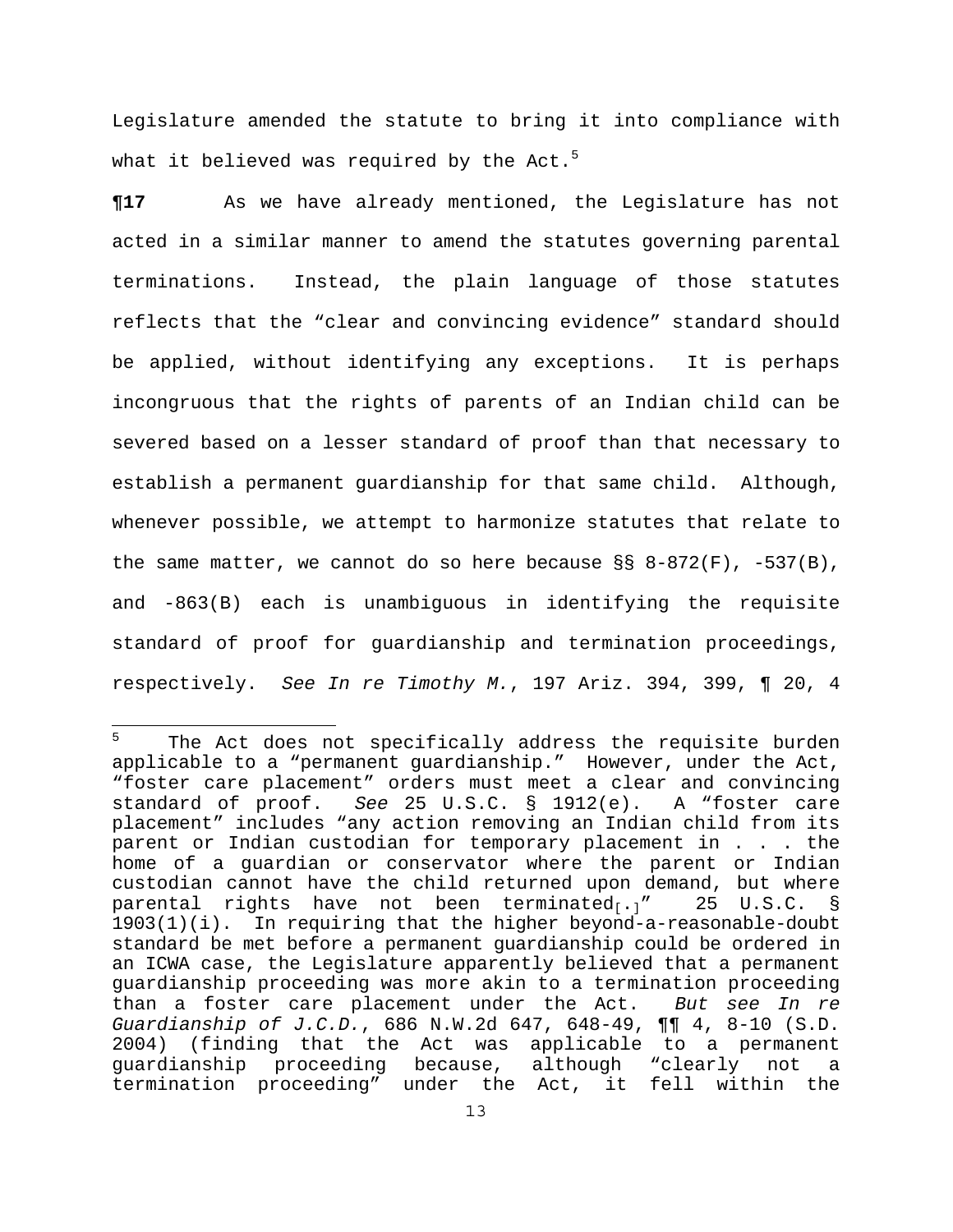P.3d 449, 454 (App. 2000) (stating "[t]he doctrine[] of *in pari materia* . . . appl[ies] only when a statute is deemed to be ambiguous."). "It is not in the court's power to change legislative enactments; our duty is to interpret the law and apply it as written." *Braden Trust v. County of Yuma*, 205 Ariz. 272, 278, ¶ 29, 69 P.3d 510, 516 (App. 2003). If the "beyond a reasonable doubt" standard is to be applied to state grounds for termination in cases involving children subject to ICWA, "that change must come from the legislature." *Id*.

**¶18** Finally, Mother contends that the "beyond a reasonable doubt" standard must nonetheless be applied to all findings in an ICWA parental termination case as prescribed by Arizona Rule of Procedure for the Juvenile Court (Rule) 66(C):

> The moving party or petitioner [in a termination adjudication hearing] has the burden of proving the allegations contained in the motion or petition by clear and convincing evidence or, in the case of an Indian child, beyond a reasonable doubt. In addition, if the child is an Indian child, the moving party or petitioner must also prove, beyond a reasonable doubt, including testimony from a qualified expert witness, that continued custody of the child by the parent or Indian custodian is likely to result in serious emotional or physical damage to the child. The petitioner must prove beyond a reasonable doubt that active efforts have been made to provide remedial services and rehabilitative programs designed to prevent the breakup of the Indian family and that those efforts have proven unsuccessful.

definition of a "foster care placement").

÷.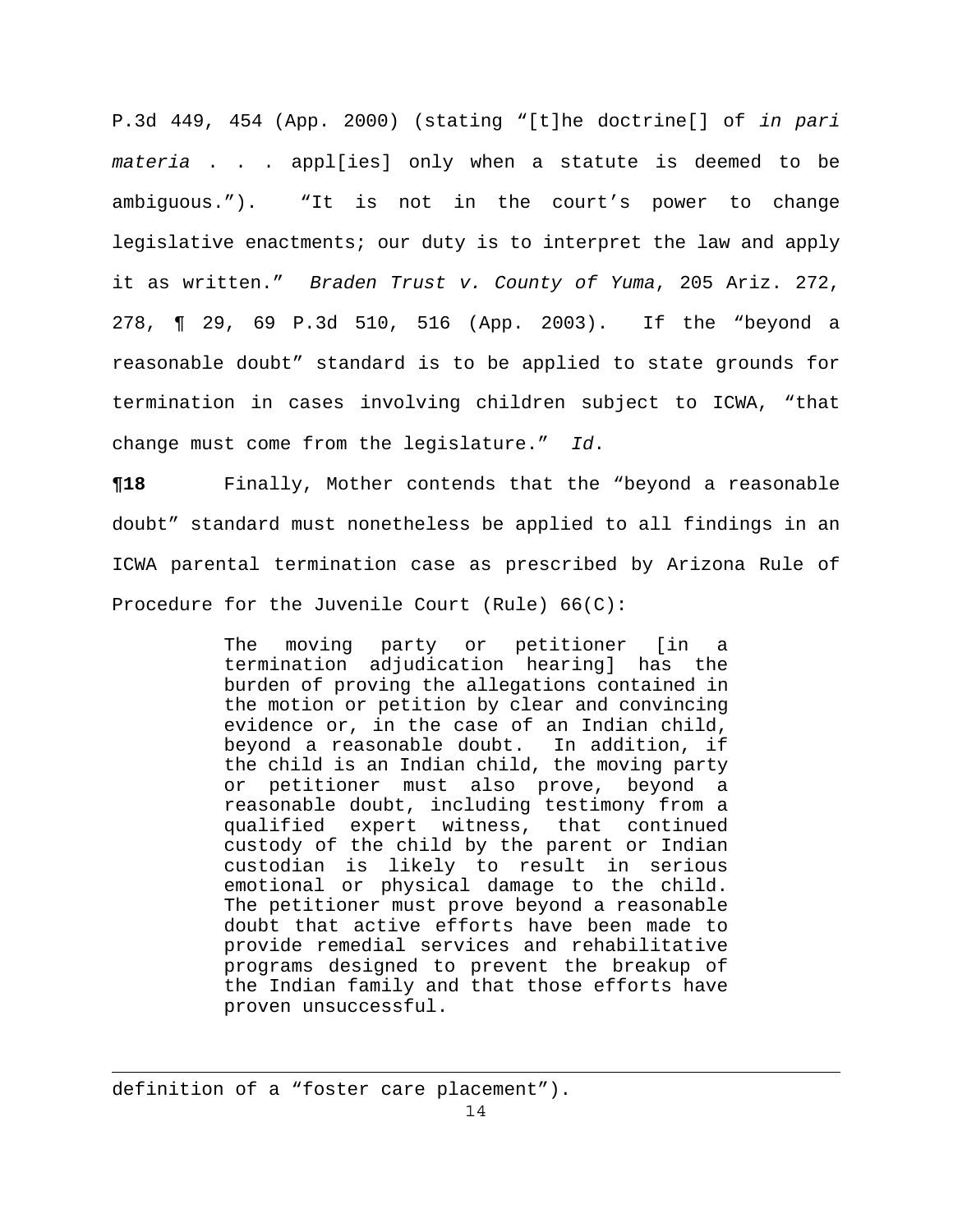ADES contends that the clear and convincing standards of proof established by A.R.S. §§ 8-537(B) and -863(B) control over Rule 66(C)'s higher standard.

**¶19** We review the interpretation of rules de novo. *State v. Hansen,* 215 Ariz. 287, 289, ¶ 6, 160 P.3d 166, 168 (2007). We construe rules as we do statutes, giving effect to the plain meaning unless the language is ambiguous, *id*. at 289, ¶ 7, 160 P.3d at 168, or would create an absurd result, *State ex rel. Romley v. Superior Court*, 168 Ariz. 167, 169, 812 P.2d 985, 987 (1991). "Rules and statutes should be harmonized wherever possible and read in conjunction with each other." *Hansen*, 215 Ariz. at 289, ¶ 7, 160 P.3d at 168 (internal quotation omitted).

**¶20** As an initial matter, we conclude that the clear and convincing burden-of-proof requirements for termination cases found in A.R.S. §§ 8-537(B) and -863(B) cannot be harmonized with Rule 66(C), which unambiguously requires that the moving party prove the allegations of a termination petition beyond a reasonable doubt in cases involving Indian children. Neither can we say that Rule 66(C) is absurd. Its requirement that the moving party in a termination hearing involving an Indian child prove the statutory ground(s) beyond a reasonable doubt was added when the current juvenile rules were promulgated by the Arizona Supreme Court in 2000. *See* Supreme Court Order No. R-00-0004, effective January 1, 2001. As a significant feature of the new rules, all provisions of ICWA were incorporated by reference, Rule 8(B), and the court was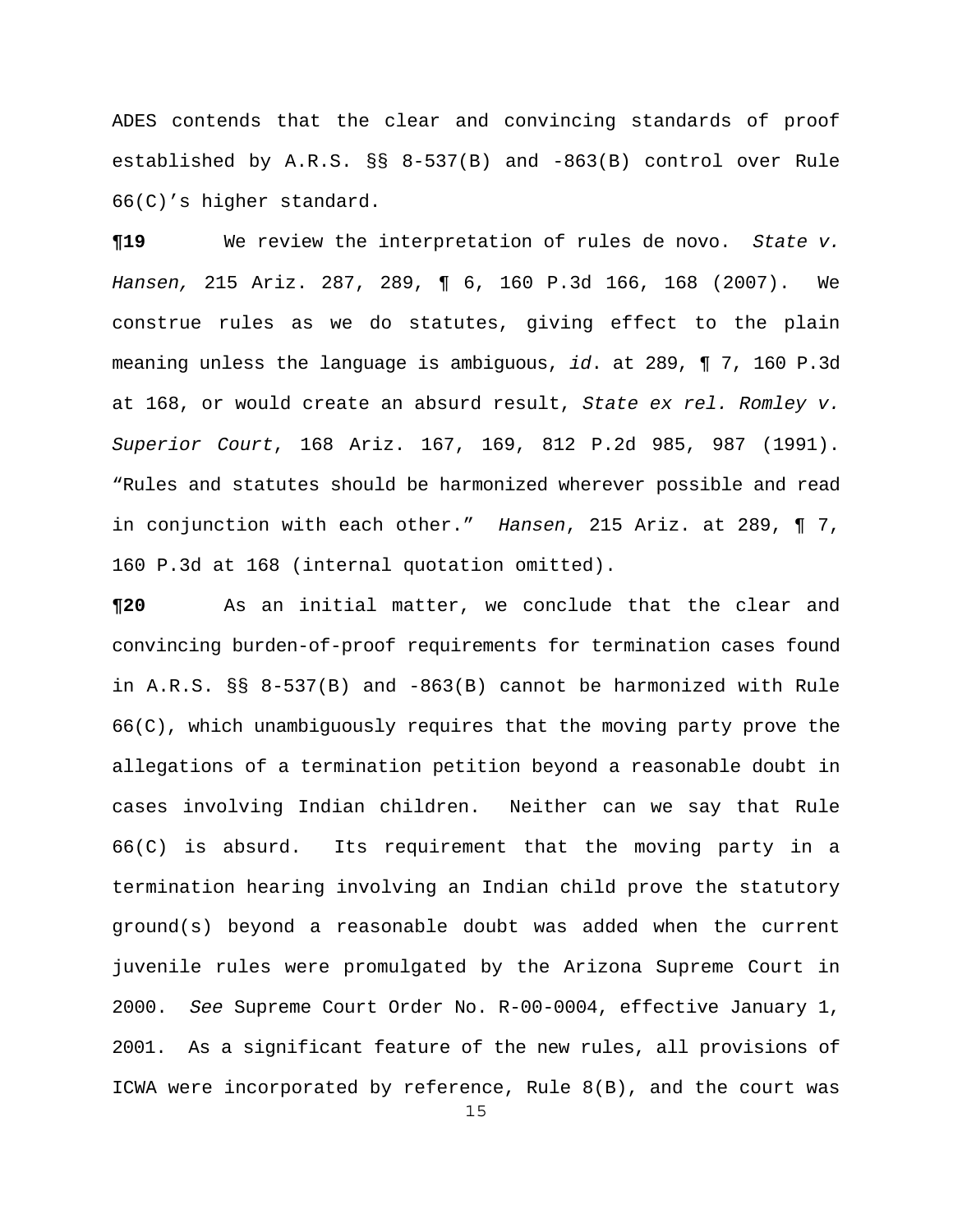required to make "all findings pursuant to the standards and burdens of proof as required by the Indian Child Welfare Act<sub>[,]</sub>" Rule  $8(C)$ . Furthermore, as explained by the comment to Rule  $8(C)$ , "[a]ny conflict between these rules and the Act shall be resolved in favor of the Act." Rule  $66(F)(2)(e)$ , which pertains to findings and orders in termination hearings, consistently requires the court to "make findings pursuant to the standards and burdens of proof as required by the Act." As we have already concluded above, however, although the Act requires that the additional finding mandated by § 1912(f) be proven beyond a reasonable doubt, it does not otherwise impose any particular burden-of-proof requirement in termination cases. Indeed, the Act permits states to provide higher standards of protection than required under the Act. 25 U.S.C. § 1921. Therefore, the higher burden-of-proof requirement in Rule 66(C) is neither inconsistent with the overall tenor of the 2000 amendments nor is it contrary to the Act. Under these circumstances, we cannot say that Rule 66(C) is necessarily absurd or clearly contrary to the supreme court's intent.

**¶21** We therefore turn to ADES's argument that A.R.S. §§ 8- 537(B) and -863(B) govern the burden of proof in termination cases. "[W]hen a statute and rule conflict, we traditionally inquire into whether the matter regulated can be characterized as substantive or procedural, the former being the legislature's prerogative and the latter the province of [the supreme court]." *Hansen,* 215 Ariz. at 289, ¶ 9, 160 P.3d at 168 (citing Ariz. Const. art. 6, § 5(5))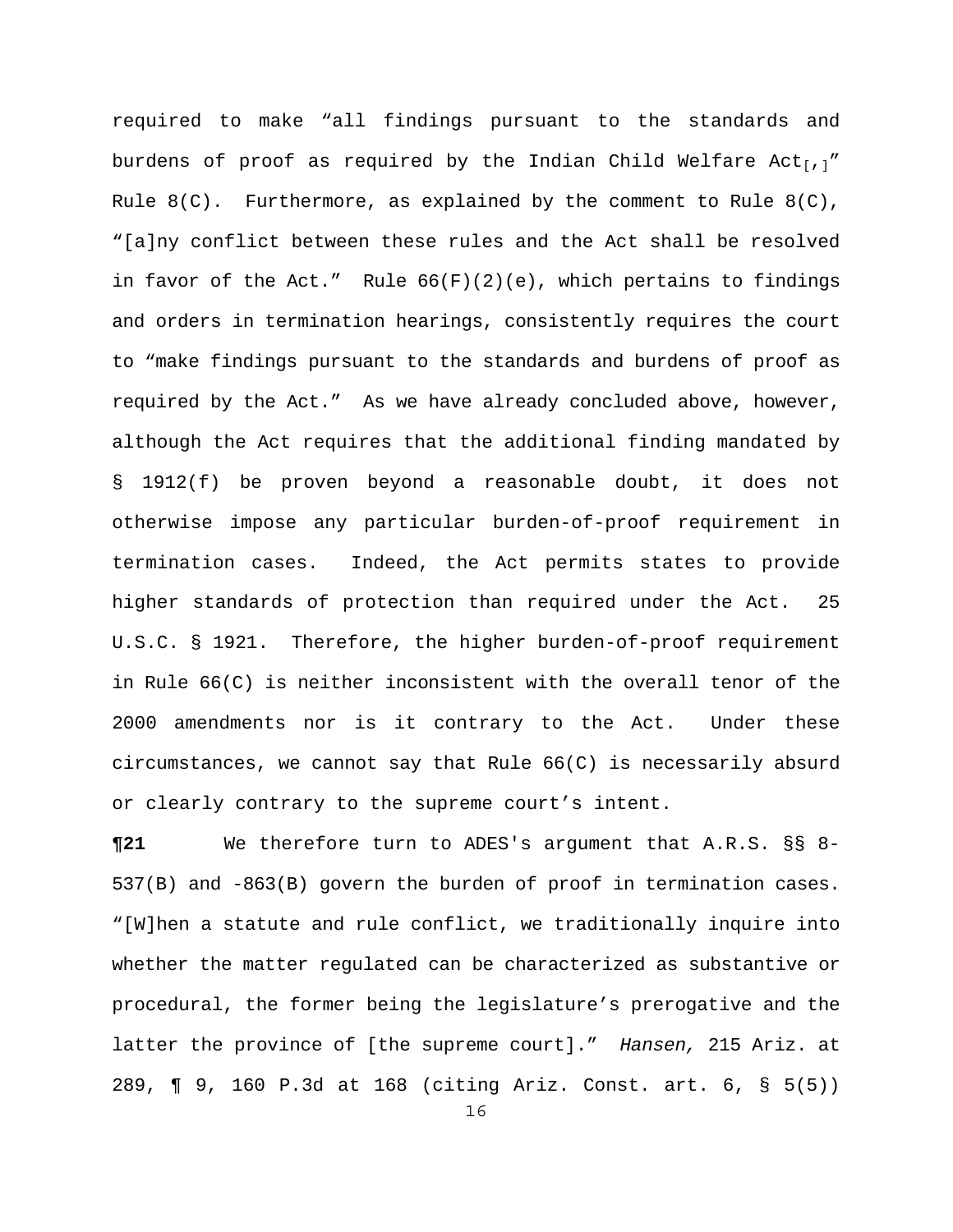(granting supreme court "[p]ower to make rules relative to all procedural matters in any court."); *see also* A.R.S. § 12-109(A) (2003) (providing that rules promulgated by the supreme court "shall not abridge, enlarge, or modify substantive rights of a litigant"). Because the promulgation of a rule by the Arizona Supreme Court is not a prior judicial determination of its validity, we have the power as an intermediate appellate court to pass upon its validity in the case before us. *Scheehle v. Justices of the Supreme Court*, 211 Ariz. 282, 298, 120 P.3d 1092, 1108 (2005).

**¶22** "A precise distinction between substantive and procedural rights or interests has proven elusive." *In re Shane B.*, 198 Ariz. 85, 88, ¶ 9, 7 P.3d 94, 97 (2000). Although there is no precise definition of either term, "it is generally agreed that a substantive law creates, defines and regulates rights while a procedural one prescribes the method of enforcing such rights or obtaining redress." *Allen v. Fisher,* [118 Ariz. 95, 96, 574 P.2d](http://web2.westlaw.com/find/default.wl?rs=WLW8.04&serialnum=1978194464&fn=_top&sv=Split&tc=-1&findtype=Y&tf=-1&db=661&vr=2.0&rp=%2ffind%2fdefault.wl&mt=Westlaw)  [1314, 1315 \(App. 1977\)](http://web2.westlaw.com/find/default.wl?rs=WLW8.04&serialnum=1978194464&fn=_top&sv=Split&tc=-1&findtype=Y&tf=-1&db=661&vr=2.0&rp=%2ffind%2fdefault.wl&mt=Westlaw). In the context of the insanity defense, our supreme court has determined that the burden of proof (as used in the sense of the quantum of proof necessary to prevail) is a substantive and not a procedural requirement. *State v. Fletcher*, 149 Ariz. 187, 191-92, 717 P.2d 866, 870-71 (1986); *see also State v. Gilfillan*, 196 Ariz. 396, 404, ¶ 27, 998 P.2d 1069, 1077 (App. 2000) (rejecting defendant's claim that A.R.S. § 13-1421 violates the doctrine of separation of powers by establishing "clear and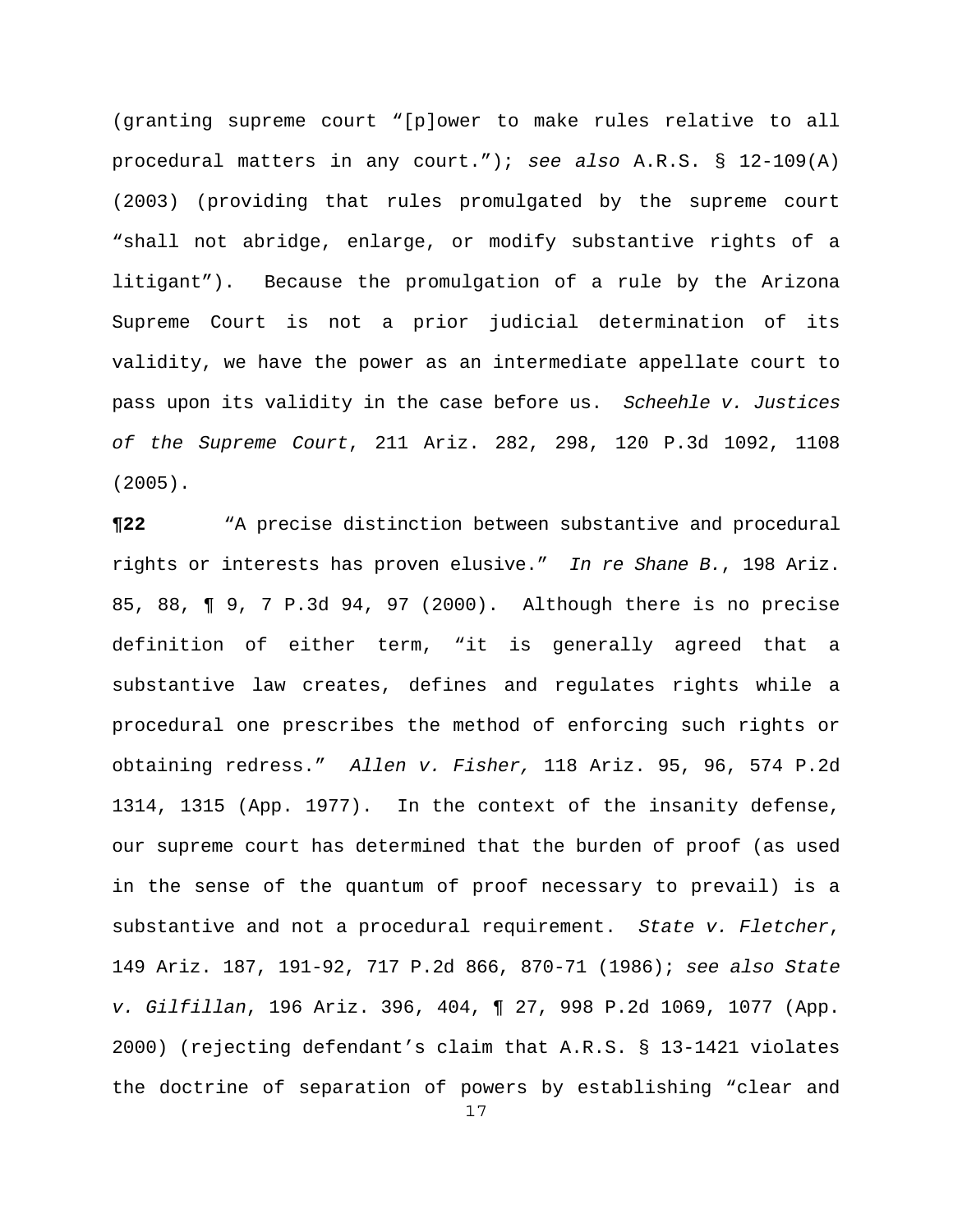convincing" evidence as the quantum of proof necessary for the admission of specific acts of the victim under Arizona's Rape Shield Law: "[T]he burden of proof is substantive, not procedural."). Likewise, we conclude that the quantum of proof required to justify the termination of parental rights is substantive because it regulates a right rather than prescribes the method by which the right may be enforced. Accordingly, we determine that Rule 66(C) is invalid insofar as it imposes a higher burden of proof in termination cases involving Indian children than required by  $\S$ § 8-537(B) and  $-863(B)$ .

**¶23** In summary, the trial court correctly instructed the jury on the applicable burdens of proof pertaining to the state statutory termination grounds and the best interests determination.<sup>[6](#page-17-0)</sup>

<span id="page-17-0"></span><sup>÷</sup> 6 Mother also argues that the juvenile court was bound by the law of the case doctrine to provide the "beyond a reasonable doubt" instruction she requested because the court used that standard in terminating Father's parental rights. We disagree. As relevant here, the law of the case doctrine is a "procedural doctrine rather than [] a substantive limitation on the court's power." *Powell-Cerkoney v. TCR-Montana Ranch Joint Venture, II*, 176 Ariz. 275, 278, 860 P.2d 1328, 1331 (App. 1993). Thus, it does not preclude reconsideration of an issue previously decided. *Id*. at 279, 860 P.2d at 1332. Moreover, the rule does not apply when "the issue was not actually decided in the first decision." *Dancing Sunshines Lounge v. Indus. Comm'n of Ariz*., 149 Ariz. 480, 483, 720 P.2d 81, 84 (1986). The record does not reflect that there was any discussion or formal determination as to the evidentiary standard the juvenile court would apply in Father's parental termination case. Instead, following a bench trial, the juvenile court simply entered its findings that the State had proven the statutory termination grounds and the best interests of the children "beyond